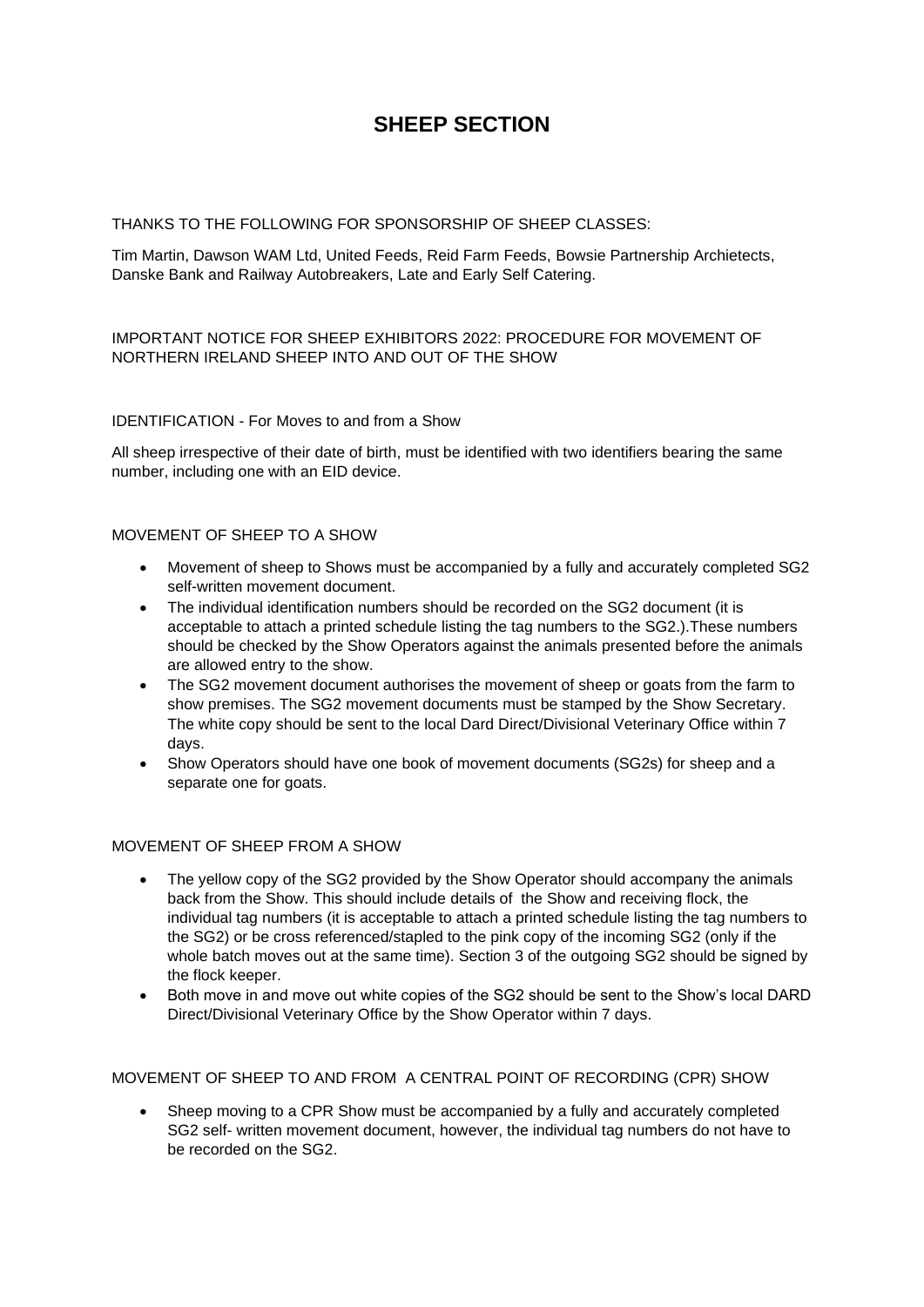- The ear tag numbers will be read electronically on entry to the Show and a list of tag numbers will be given to the exhibitor.
- The exhibitor must complete and sign a declaration stating that the sheep will be returned to their flock of origin directly from the Show premises.
- The Show must send the declarations to the local DARD Direct/Veterinary Office or the Show as soon as possible after completion.
- On departure from the Show the ear tag numbers will again be read electronically and the exhibitor will be issued with a C document movement licence. This C document must accompany the sheep back to their premises of origin.
- Both the tag list and the C document must be kept with the exhibitor's flock register.

## PROCEDURE FOR MOVEMENT OF SHEEP FROM THE REPUBLIC OF IRELAND (ROI) INTO AND OUT OF SHOWS

Sheep must have two matching identifiers, one of which must carry an EID device.

NB: In order to receive sheep from the ROI, the Show premises must be operating to full EU Assembly Centre Standards for sheep and be approved for this purpose.

As part of these requirements ROI sheep must be kept segregated from NI sheep and must be reexported directly from the show premises to their premises of origin in the ROI as soon as the show ends.

Sheep Imported Directly into a Show

Sheep entering a Show will be accompanied with a Health Certificate which should be copied to the local DARD Office responsible for the show. An SG2 document should be completed for the move fom the ROI to the show (Show's own SG2 book).

Sheep Re-Exported Directly from a Show.

Sheep being re-exported to ROI will need to be accompanied by:

- Their original Health Certification suitably endorsed by the Veterinarian responsible for the Show.
- Non Co-Minglement Certificate which will be issued by the Veterinarian responsible for the Show.
- An SG2 document which should be completed for the move from the Show to the ROI (Show's own SG2 book).

#### **IMPORTANT!**

**All Cattle, Sheep and Goats must be kept in the areas immediately adjacent to the area in which they are competing and out of the way of the public. No Cattle, Sheep or Goats are to be led amongst the public. No Cattle, Sheep or Goats to be led by children under the age of 8.**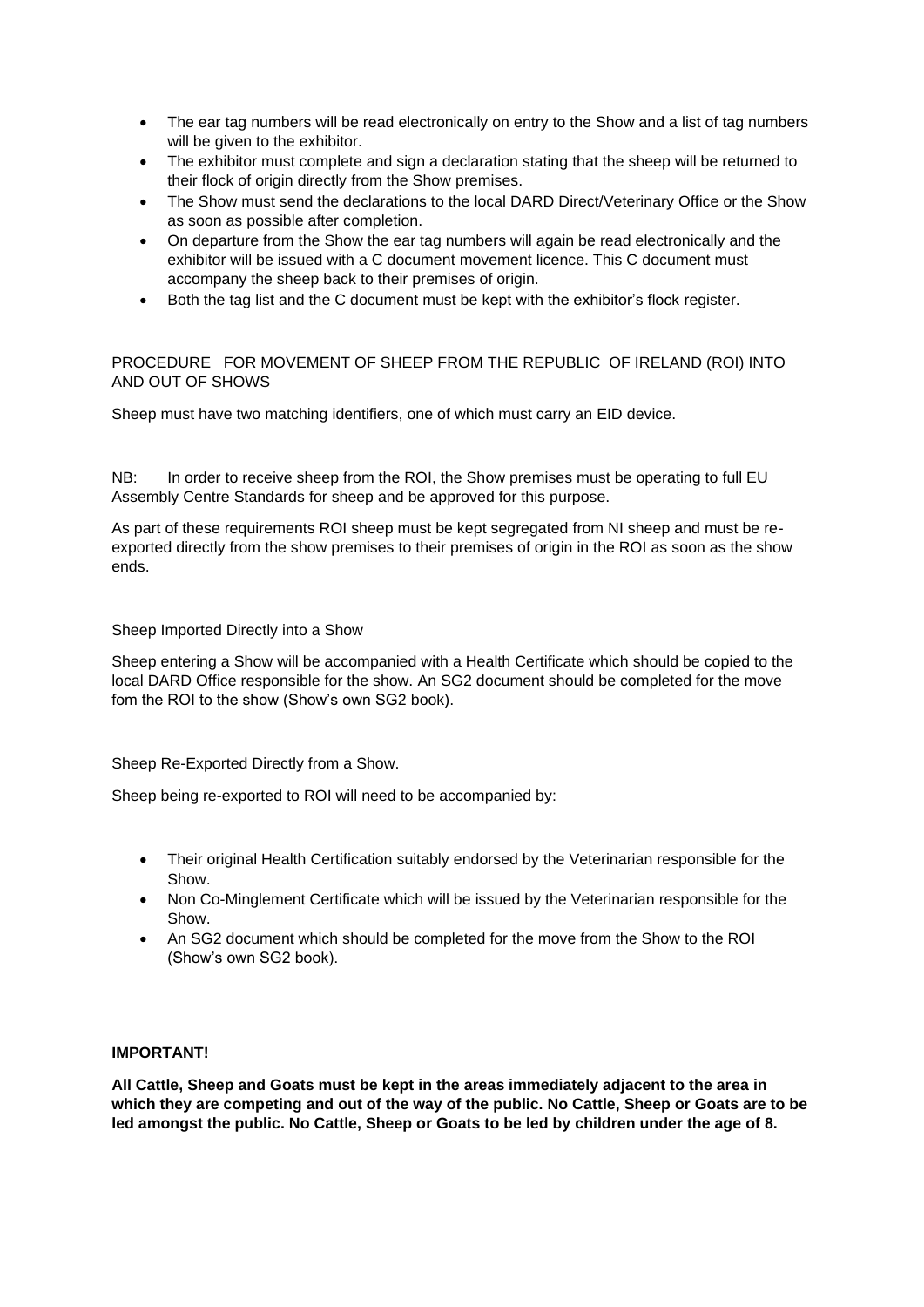IT IS A CONDITION OF ENTRY TO THE SAINTFIELD DISTRICT SHOW THAT THE OWNERS AND KEEPERS OF ALL CATTLE, SHEEP & GOATS HAVE A POLICY OF INSURANCE IN EFFECT TO COVER PUBLIC LIABILITY RISKS.

ENTRY FEE: For all Sheep Classes - £5

PRIZES: 1st - £15 2nd - £10 3rd - £5

(According to number of entries)

#### **SAINTFIELD DISTRICT SHOW SUPREME SHEEP CHAMPIONSHIP**

Judge: Rex Vincent

Open to the Champion and Reserve Champion of each Breed Champion £60 Reserve Champion £40

Sponsored by Freeburn Farm Feeds

Class 197 Best ewe, any breed, any age, having reared a lamb in 2022. Sponsored by Danks Bank/NISA Sheep Champion 2022 Prizes: 1st £100, crystal trophy and sash 2nd £75, 3rd £60, 4th £40 and 5th £25 Above prize monies are paid at the final

Class 198 The Irish Shows Association & Clogher Valley Show Society present The Northern Ireland Continental Sheep Final for Ewe or Ram any age

SPONSORED BY CLOGHER VALLEY SHOW PRIZE FUND AT FINAL: £500

## Rules and Conditions

- 1. Competition confined to Continental Ewe or Ram any age.
- 2. Three exhibitors to qualify three sheep for the Final.
- 3. An exhibitor may only qualify three sheep for the Final.

Entry Fee to Qualifying Show: £3 Entry Fee to Final: £5

Prize Fund at Final: Champion: £200, Reserve: £100,3rd: £75, 4th: £50, 5th - 7th: £25

FINAL - CLOGHER VALLEY SHOW ON WEDNESDAY 27th JULY 2022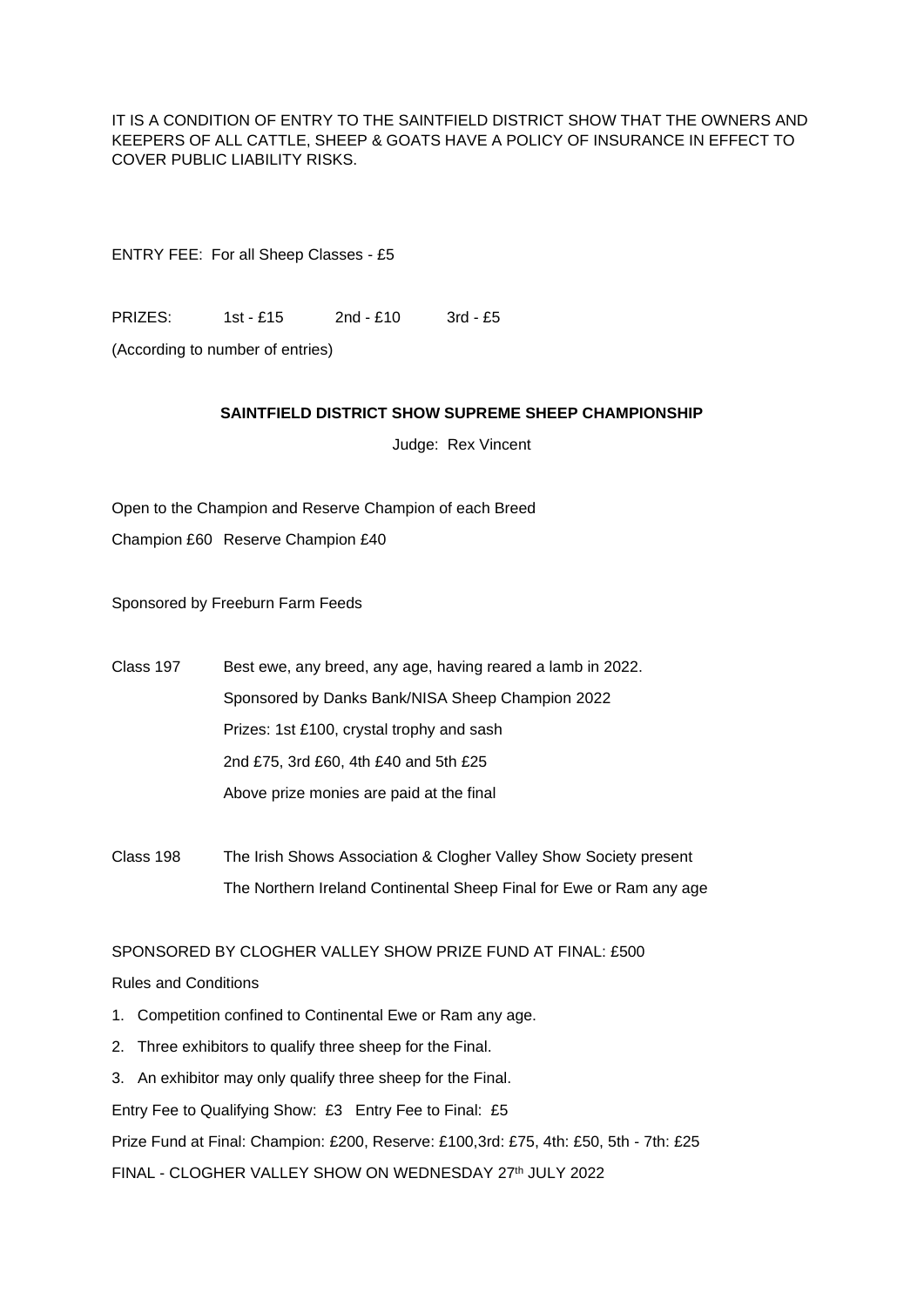## **CYDECTIN YOUNG SHEEP HANDLERS COMPETITION**

Judge: Rex Vincent

Class 199 Saintfield District Show Young Handlers Competition – Ages 8-11 Sponsored by Late and Early Self Catering Cottage

Entry Fee: £3 Prizes: 1st £15, 2nd £10, 3rd £5.

Class 200 Saintfield District Show Young Handlers Competition – Ages 12-16 Sponsored by Late and Early Self Catering Cottage Entry Fee: £3 Prizes: 1st £15, 2nd £10, 3rd £5.

Open to Young Handlers aged 8 -14 years

The first two young handlers will receive a plaque and corporate gift and will qualify for the final at Clogher Valley Show on Wednesday 27<sup>th</sup> July 2022. The overall Championship at Clogher Valley Show is for the CYDECTIN PERPETUAL CHALLENGE SHIELD & ROBIN WYLIE PERPETUAL CUP with the Champion and Reserve Champion receiving valuable awards.

No Entry Fee. Please indicate on Entry Form if you would like to enter.

## **PEDIGREE SUFFOLK (Classes 201-206)**

JUDGE: Sam Wilson

East Down Suffolk Club Championship in conjunction with Suffolk Classes

Saintfield District Show is a qualifier for:

- Show Team of the Year Sponsored by Fane Valley
- Male of the Year Smith/Kline Trophy
- Female of the Year Suffolk Sheep Society N.I. Branch Trophy
- Best Pair of Lambs entered for the class in which they are eligible (must be exhibitor bred)

Awards to be presented at Annual Dinner Dance

The McMillan Cup Presented by the McMillan Family Champion animal in the Suffolk Section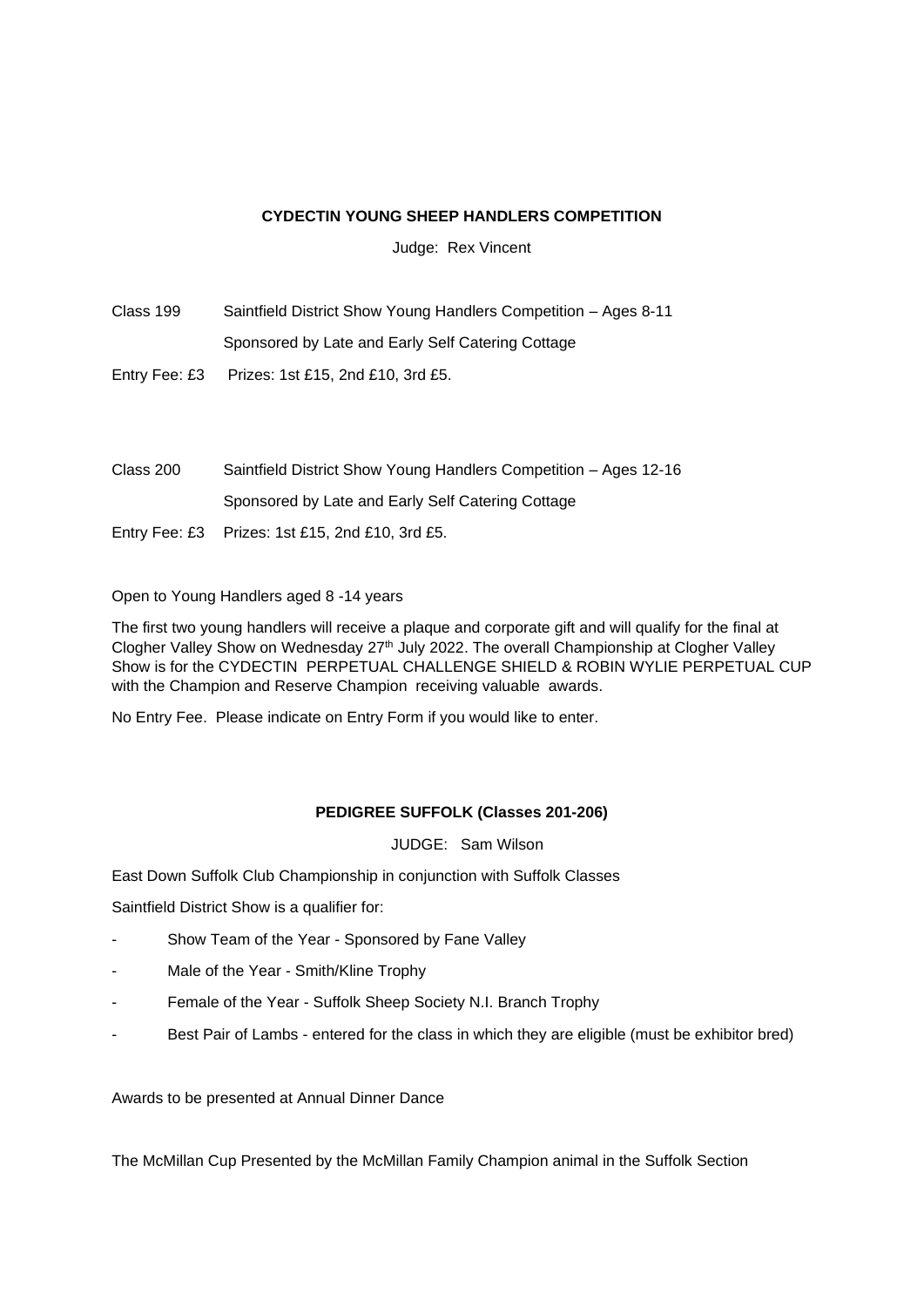#### Ballygowan Show Cup Group of 3 Suffolk Sheep

- Class 201 Ram, any age
- Class 202 Ewe, any age, having produced a lamb in 2022 and have been shorn since 1st May.
- Class 203 Hoggett Ewe
- Class 204 Ram Lamb
- Class 205 Ewe Lamb
- Class 206 Group of 3 to include one sheep from classes 204-208, the property of one exhibitor .property of one exhibitor having been entered in their respective classes

#### **HAMPSHIRE DOWN (Classes 207-213)**

JUDGE: Allen McFadden

The Victoria Challenge Cup – Sponsored by Bowsie Partnership Architects

Presented by the late Mr Martin Phillips

- Class 207 Shearling Ram or older
- Class 208 Ewe any age, having reared a lamb in 2022
- Class 209 Shearling Ewe
- Class 210 Ram Lamb
- Class 211 Ewe Lamb
- Class 212 Novice Breeders Class. Open to Hampshire Down Sheep Breeders Association Ireland members who have not previously won 1st place at Saintfield District Show. If a 1st place is taken on show day by a Novice Breeder they are still eligible for this year only. Open to Ram Lambs or Ewe Lambs - trimming optional. One entry per flock.
- Class 213 Group of 3, property of 1exhibitor having been entered in their respective class.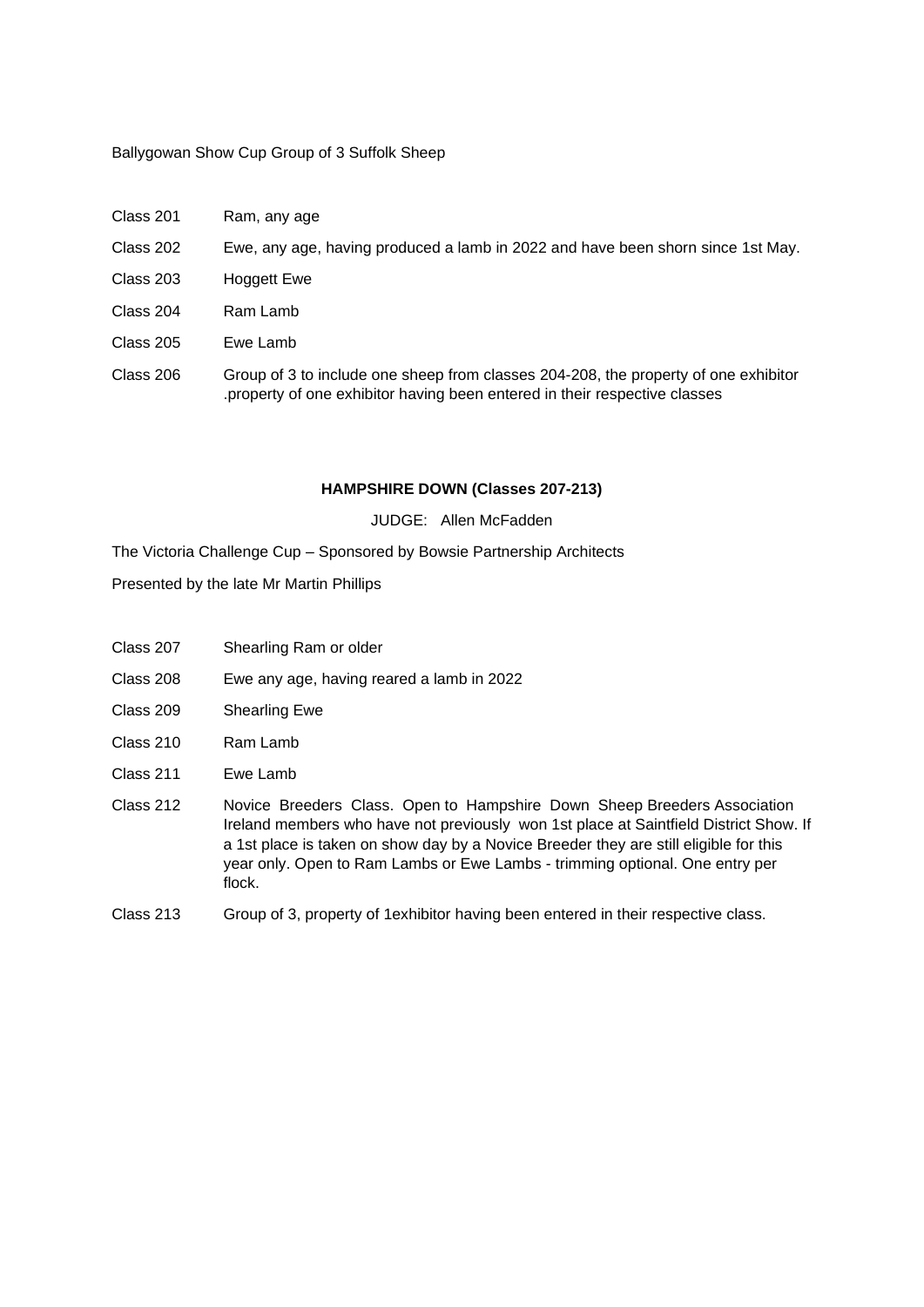## **KERRY HILL (Classes 214-219)**

Only sheep eligible for registration or registered in the K.H.F.B.S. may be shown in these classes.

JUDGE: Glenn Latimer

Kinedale Perpetual Cup for Champion Kerry Hill

Presented by Brian Malcomson

Kerry Hill Flock Book Society Rosettes presented to The Champion & Reserve Champion of the Show

| Class 214 | Ram, any age. |
|-----------|---------------|
|-----------|---------------|

- Class 215 Ram Lamb.
- Class 216 Ewe, any age and having reared a lamb in 2022
- Class 217 Shearling Ewe.
- Class 218 Ewe Lamb.
- Class 219 Group of 3 to include one male one year old and upwards, one female one year old and upwards and one lamb.

#### **RARE & TRADITIONAL NATIVE BREEDS (Classes 220-223)**

(as listed by the Rare Breeds Survival Trust)

JUDGE: Olive Mercer

- Class 220 Ram, any age.
- Class 221 Ram Lamb.
- Class 222 Ewe, any age.
- Class 223 Ewe Lamb.

## ANY BREED LISTED AS RARE OR MINORITY BY THE RARE BREEDS SURVIVAL TRUST

(Re-established Breeds will be included)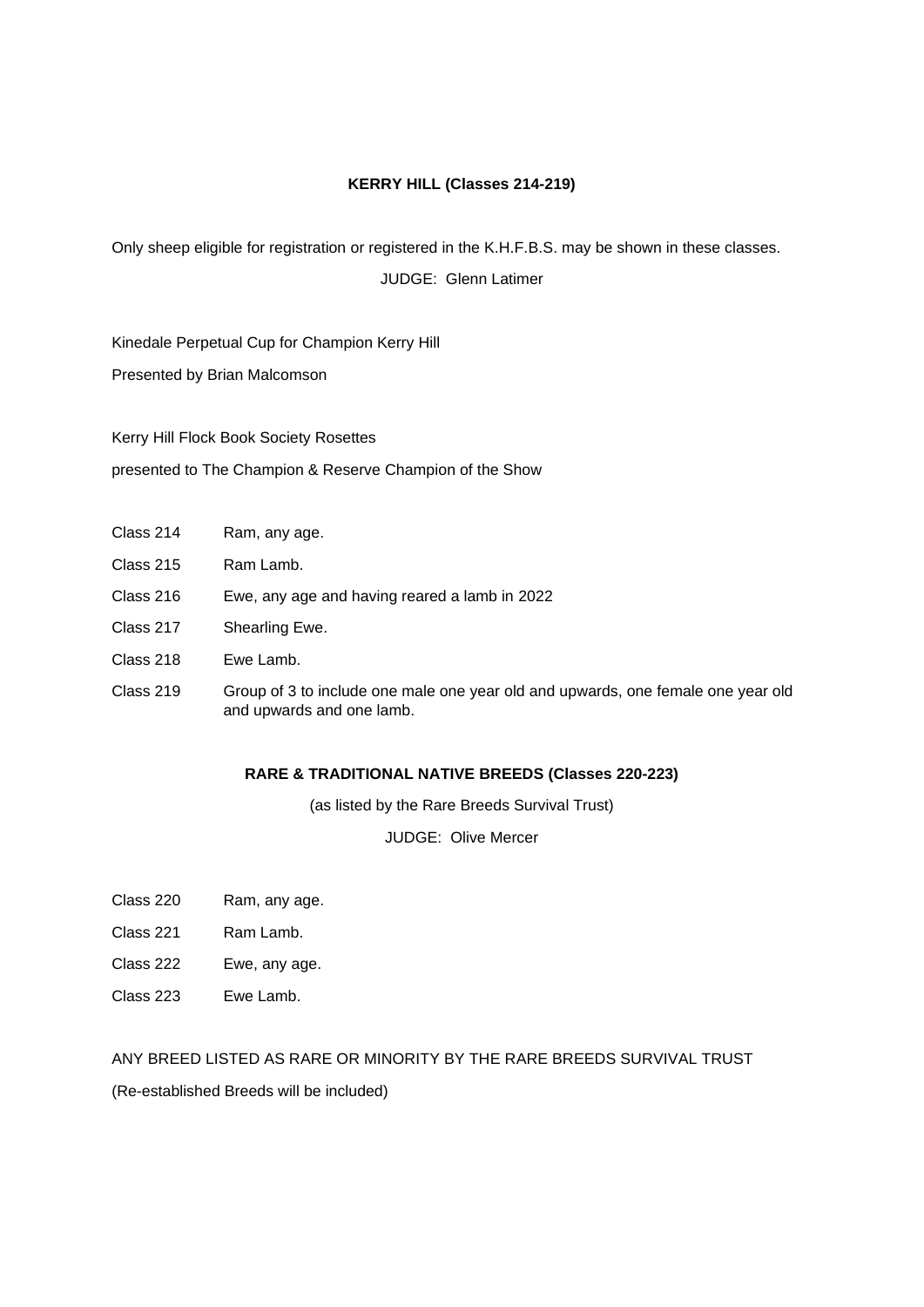## **ILE DE FRANCE (Classes 224-231)**

JUDGE: Ian Gowdy

The Patterson Perpetual Challenge Cup

Presented by the Patterson Family, Killinchy

Champion Ile de France sheep exhibited at the Show

The Perpetual Shield Presented by two Co. Down Breeders Best Ile de France female at the Show

- Class 224 Ram, any age
- Class 225 Shearling Ram
- Class 226 Ram Lamb
- Class 227 Ewe, any age and having reared a lamb in 2022
- Class 228 Ewe, one year old
- Class 229 Ewe Lamb
- Class 230 Group of Three, only one sheep from each class. One property of one exhibitor.
- Class 231 Any Ile de France sheep not entered in other classes, exhibited by boy or girl over the age of 8 and under 14 years on Show Day.

#### **TEXEL (Classes 232-238)**

JUDGE: Stewart Ferris Jnr

## CLASS SPONSORED BY EDA MEDIA

The Morrison Perpetual Trophy Presented by Frank and Avril Morrison Champion Texel Sheep

The Northern Ireland Texel Sheep Breeders' Club Award

£20 to the Supreme Texel Champion and £10 to the best Ram Lamb, provided it is not already Champion - then the prize would pass to the Reserve Champion

Points may be gained in all the classes which will be counted towards the Volac NI Texel Show Flock **Competition** 

'The Volac Aged Ewe Show Champion and Reserve Award' will be presented to the first and second placed Shearling Ewes at this Show.

- Class 232 Ram, any age.
- Class 233 Shearling Ram
- Class 234 Ewe, any age, having reared a lamb in 2022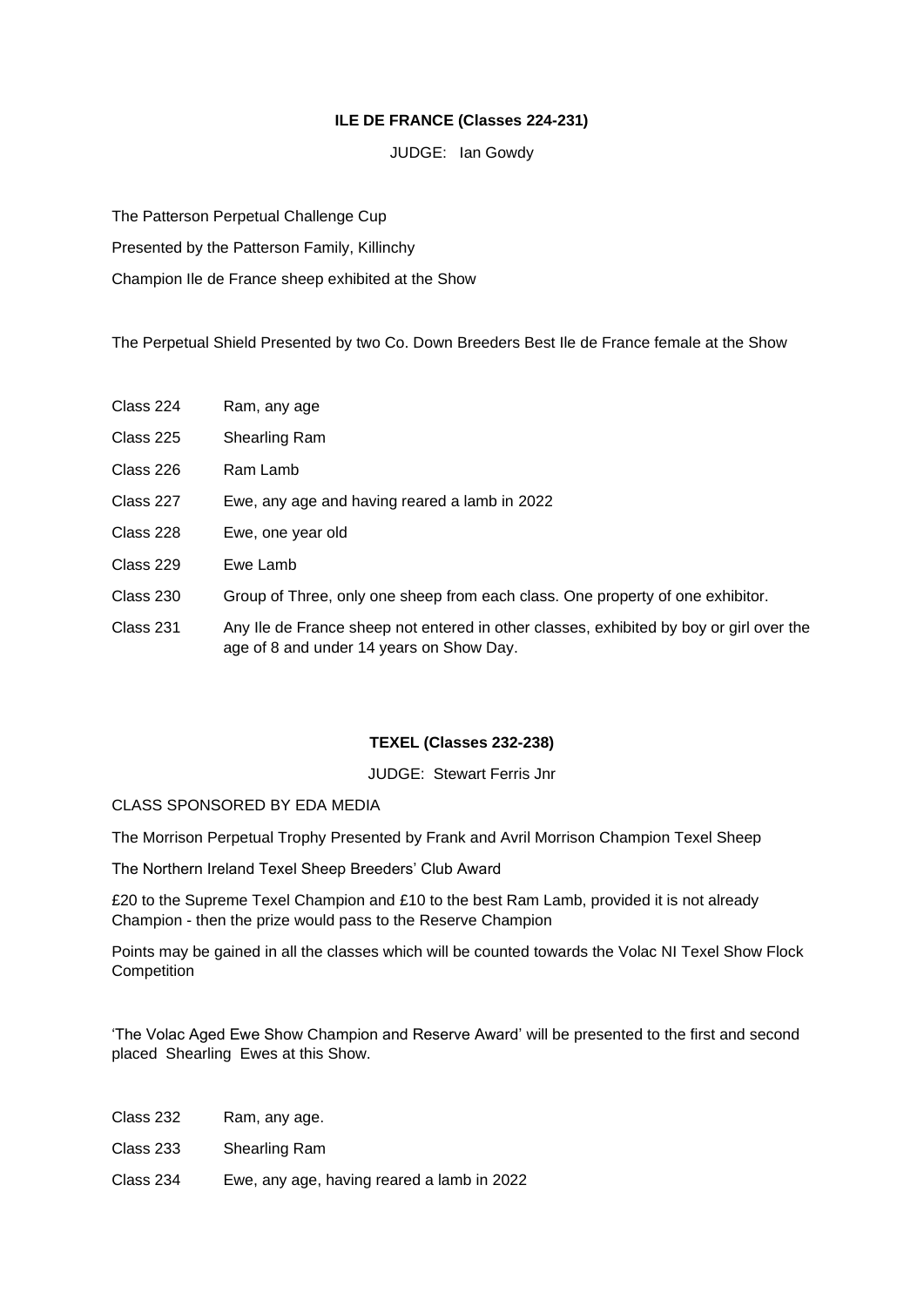Class 235 Hoggett Ewe. Class 236 Ewe Lamb. Class 237 Ram Lamb. Class 238 Pair of Texel Shearling Ewes.

Points may be gained in all classes which will be counted towards the Volac NI Texel Show Flock Competition. We are also awarding a series of special awards at a number of shows again this year and Saintfield Show has been selected to run the Aged Ewe Show Champion special prize. This will be awarded to the first placed animal in the Aged (Hogget) Ewe class with the reserve award being presented to the second placed Aged Ewe.

## **CHAROLLAIS (Classes 239-245)**

JUDGE: Ian Gowdy

The Scotts of Hazelbank Trophy Presented by Mr Billy Scott Champion Charollais Sheep

Champion qualifies for Charollais Champion of Champions at Dorset County Show

Points will be awarded in each class towards the GLENBROOK PERPETUAL TROPHY presented by the Charollais Sheep Society UK for the exhibitor gaining the most points throughout the 2022 season.

- Class 239 Ram, two shear and upwards
- Class 240 Shearling Ram.
- Class 241 Shearling Ewe
- Class 242 Ewe, any age and having reared a lamb in 2021/2022
- Class 243 Ram Lamb, born on or after 1st December 2021, bred by exhibitor.
- Class 244 Ewe Lamb, born on or after 1st December 2021, bred by exhibitor.
- Class 245 Group of 3 only one sheep from each class, the property of one exhibitor.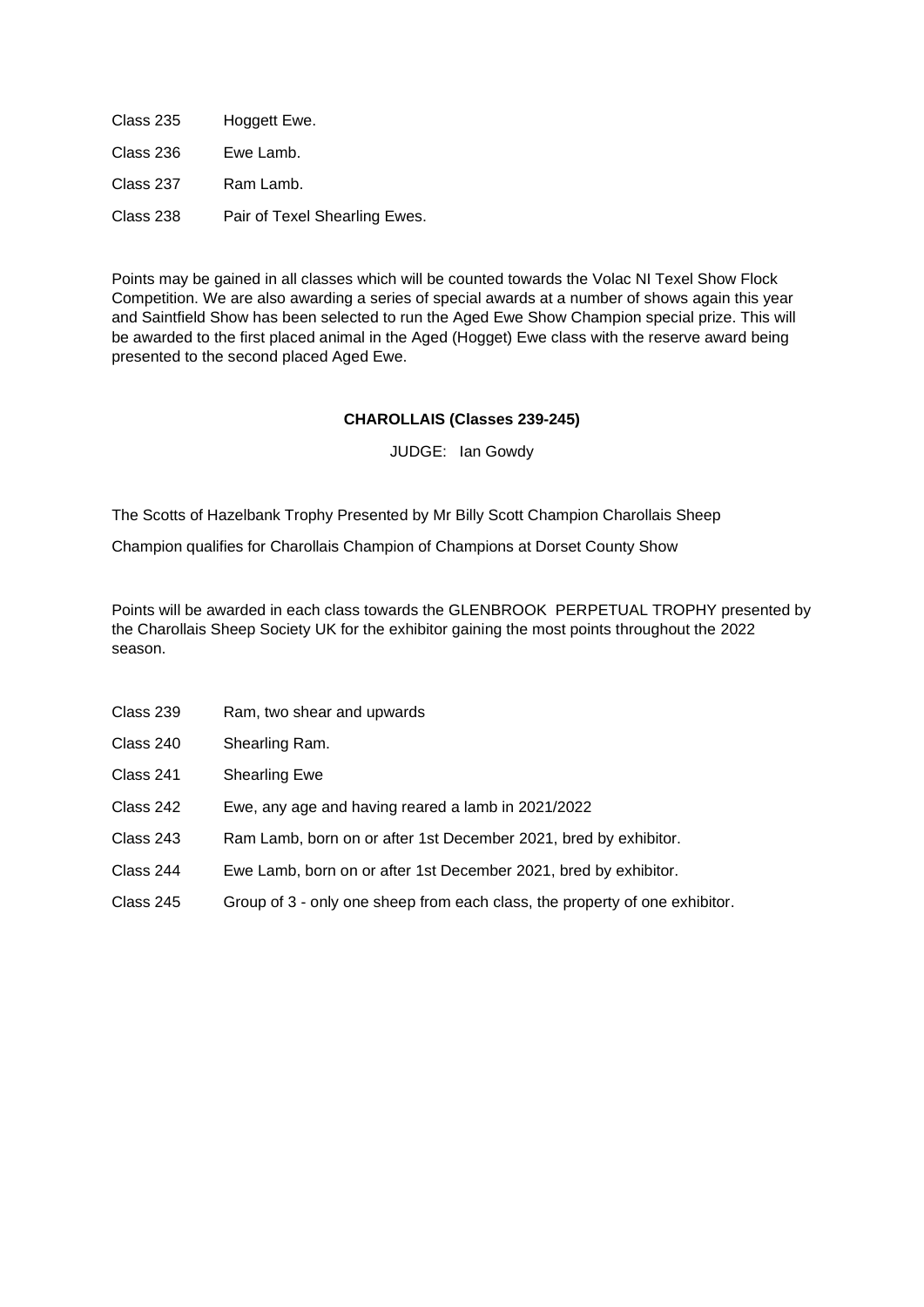#### **ANY OTHER BREED (Classes 246-249)**

#### JUDGE: Olive Mercer

(open to any Breed not already classified in Saintfield District Show Schedule)

- Class 247 Ram, any age
- Class 249 Ewe, any age
- Class 248 Ram Lamb
- Class 249 Ewe Lamb

#### **ZWARTBLES (Classes 250-256)**

JUDGE: TBC

#### Newport Collections Cup for Champion Zwartble

- Class 250 Ram, any age
- Class 251 Ewe, any age
- Class 252 Shearling Ewe
- Class 253 Shearling Ram
- Class 254 Ram Lamb
- Class 255 Ewe Lamb
- Class 256 Best Pair of Lambs

## **JACOB (Classes 257-261)**

JUDGE: Gary Freeborn

Sponsored by Jacob Society - Champion £20 Reserve £10

McMillan Championship Cup presented by Derek McMillan

- Class 257 Ram any age
- Class 258 Ewe, any age having reared a lamb in 2022
- Class 259 Hoggett Ewe
- Class 260 Ram Lamb
- Class 261 Ewe Lamb